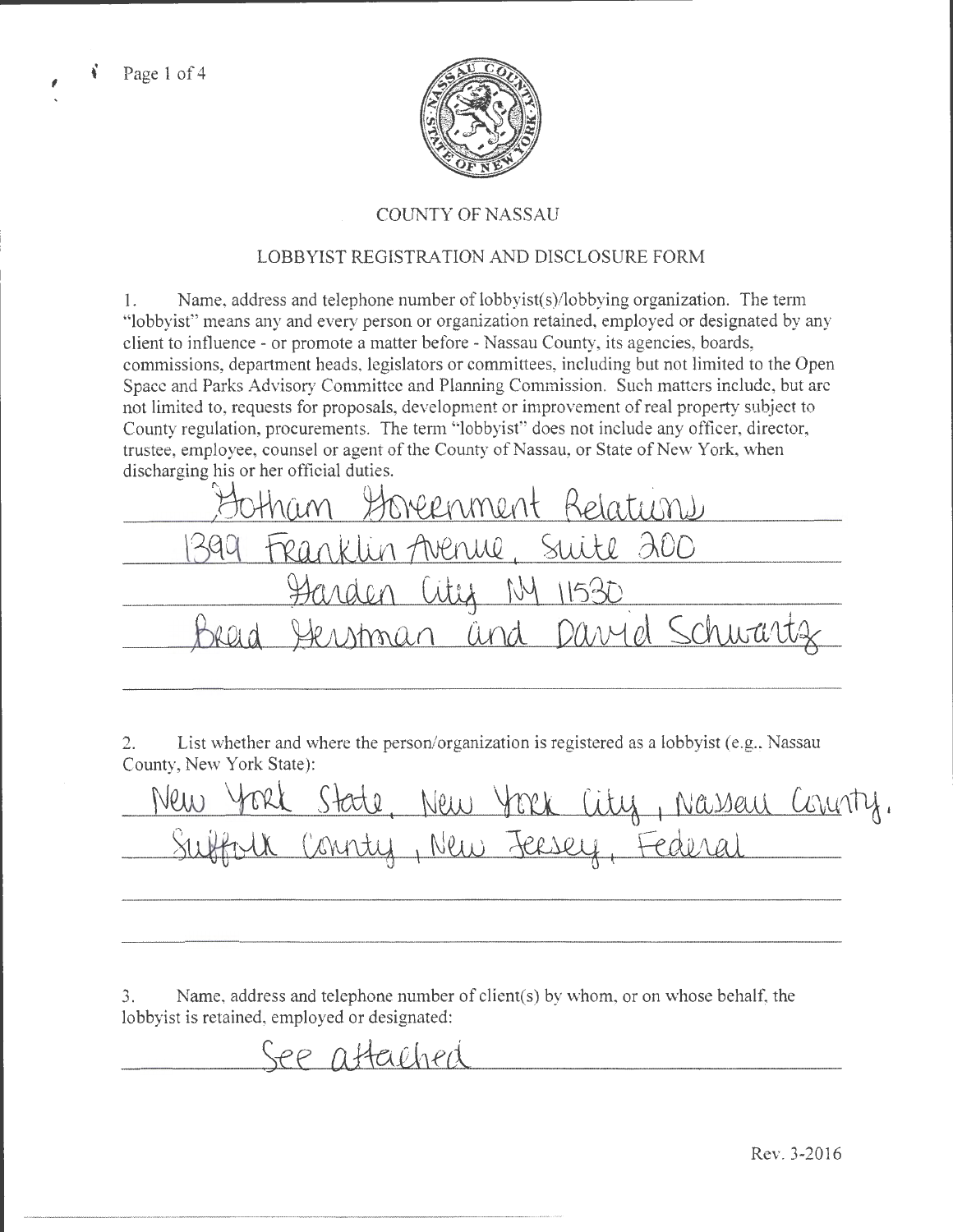Page 2 of 4 4. Describe lobbying activity conducted, or to be conducted, in Nassau County, and identify client(s) for each activity listed. See page 4 for a complete description of lobbying activities.  $f$ ROUWEMENt - Nassau Connty Museum of Art,  $S$ chood of Language and Communication, *Pop* Earth Suite & Carylage and Commission - 212 Third 2 and Planning Commission - 212 Third<br>Street Associates, School of Language egislation - Taxifieet Management, Optotraffic, 5. The name of persons, organizations or governmental entities before whom the lobbyist expects to lobby: N *O.DMill.* CADAU\ ~ £x-rw.Live *(11!\J\R.f)* 1 NOJ10aJt <u>Legislature, Planning Commission</u>

Rev. 3-2016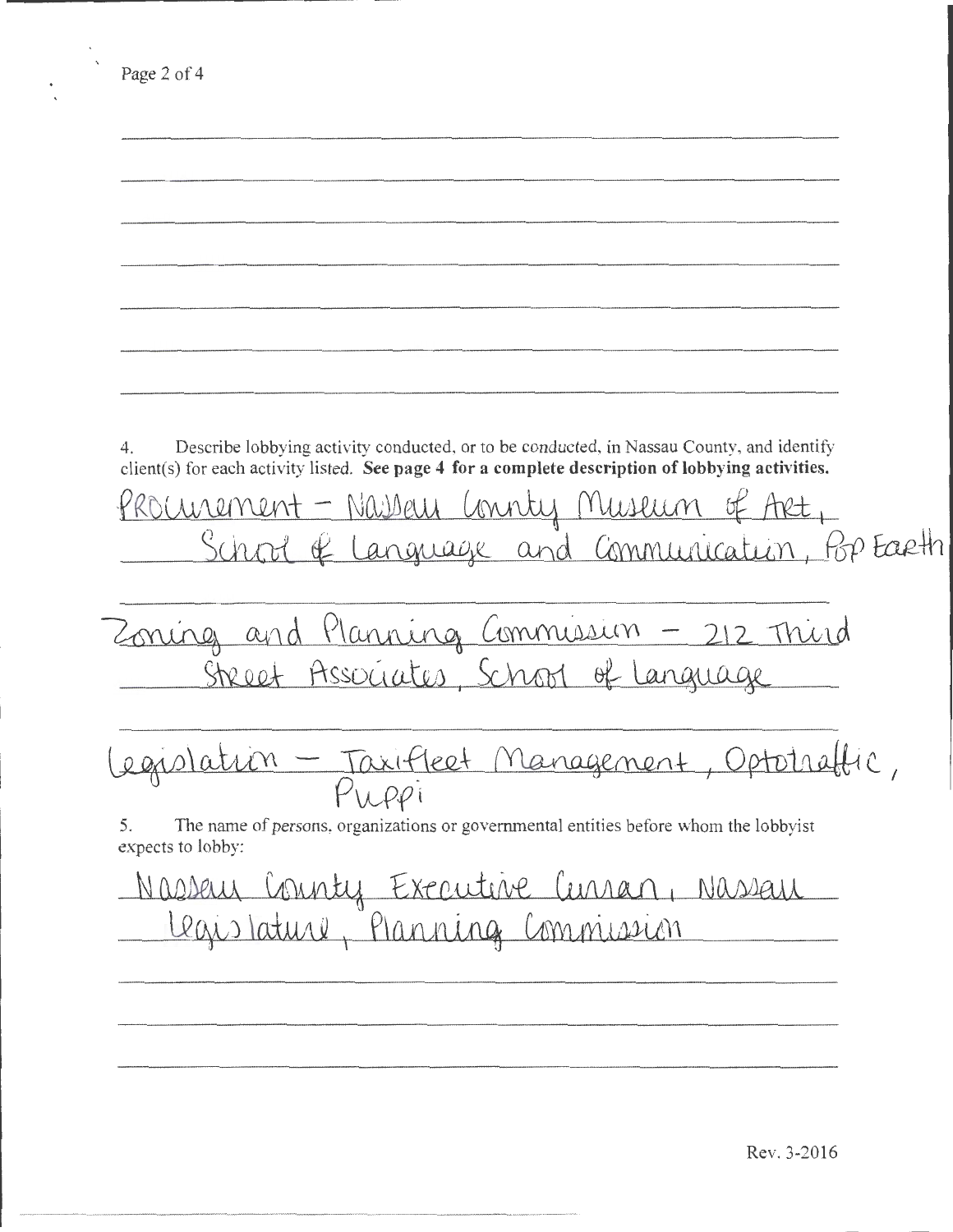6. If such lobbyist is retained or employed pursuant to a written agreement of retainer or employment, you must attach a copy of such document; and if agreement of retainer or employment is oral, attach a written statement of the substance thereof. If the written agreement of retainer or employment does not contain a signed authorization from the client by whom you have been authorized to lobby, separately attach such a written authorization from the client.

7. Within the previous year, has the lobbyist/lobbying organization or any of its corporate officers provided campaign contributions pursuant to the New York State Election Law to the campaign committees of any of the following Nassau County elected officials or to the campaign committees of any candidates for any of the following Nassau County elected offices: the County Executive, the County Clerk, the Comptroller, the District Attorney, or any County Legislator? If yes, to what campaign committee? If none, you must so state:

Connty Executive Laura Currain

I understand that copies of this form will be sent to the Nassau County Department of Information Technology ("IT") to be posted on the County's website.

I also understand that upon termination of retainer, employment or designation I must give written notice to the County Attorney within thirty (30) days of termination.

VERIFICATION: The undersigned affirms and so swears that he/she has read and understood the foregoing statements and they are, to his/her knowledge, true and accurate.

The undersigned further certifies and affirms that the contribution(s) to the campaign committees listed above were made freely and without duress, threat or any promise of a governmental benefit or in exchange for any benefit or remuneration.

Dated:  $1 - 8 - 18$  Signed:

Print Name:

Title: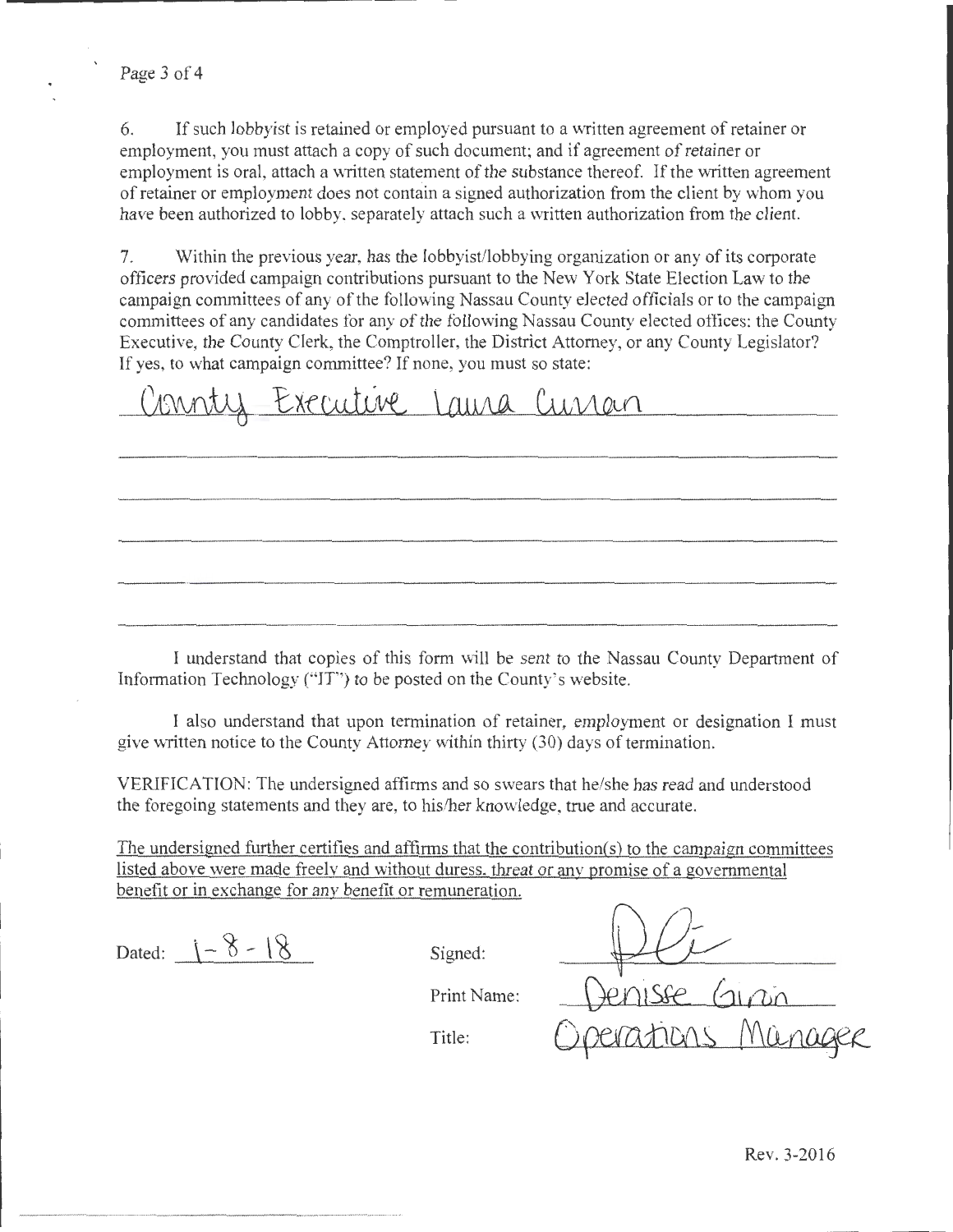**The term lobbying shall mean any attempt to influence:** any determination made by the Nassau County Legislature, or any member thereof, with respect to the introduction, passage, defeat, or substance of any local legislation or resolution; any determination by the County Executive to support, oppose, approve or disapprove any local legislation or resolution, whether or not such legislation bas been introduced in the County Legislature; any determination by an elected County official or an officer or employee of the County vvith respect to the procurement of goods, services or construction, including the preparation of contract specifications, including by not limited to the preparation of requests for proposals, or solicitation, award or administration of a contract or with respect to the solicitation, award or administration of a grant, loan, or agreement involving the disbursement of public monies; any determination made by the County Executive, County Legislature, or by the County of Nassau, its agencies, boards, commissions, department heads or committees, including but not limited to the Open Space and Parks Advisory Committee, the Planning Commission, with respect to the zoning, use, development or improvement of real property subject to County regulation, or any agencies, boards, commissions, department heads or committees with respect to requests for proposals, bidding, procurement or contracting for services for the County; any determination made by an elected county official or an officer or employee of the county with respect to the terms of the acquisition or disposition by the county of any interest in real property, with respect to a license or permit for the use of real property of or by the county, or with respect to a franchise, concession or revocable consent; the proposal, adoption, amendment or rejection by an agency of any *rule* having the force and effect of law; the decision to hold, timing or outcome of any rate making proceeding before an agency; the agenda or any determination of a board or commission; any determination regarding the calendaring or scope of any legislature oversight hearing; the issuance, repeal, modification or substance of a County Executive Order; or any determination made by an elected county official or an officer or employee of the county to support or oppose any state or federal legislation, rule or regulation, including any determination made to support or oppose that is contingent on any amendment of such legislation, rule or regulation, whether or not such legislation has been formally introduced and whether or not such rule or regulation has been formally proposed.

**The term "lobbying" or "lobbying activities" does not include:** Persons engaged in drafting legislation, rules, regulations or rates; persons advising clients and rendering opinions on proposed legislation, rules, regulations or rates, where such professional services are not otherwise connected with legislative or executive action on such legislation or administrative action on such rules, regulations or rates; newspapers and other periodicals and radio and television stations and owners and employees thereof, provided that their activities in connection with proposed legislation, rules, regulations or rates are limited to the publication or broadcast of news items, editorials or other comment, or paid advertisements; persons who participate as witnesses, attorneys or other representatives in public rule-making or rate-making proceedings of a County agency, with respect to all participation by such persons which is part of the public record thereof and all preparation by such persons for such participation; persons who attempt to influence a County agency in an adjudicatory proceeding, as defined by  $\S$  102 of the New York State Administrative Procedure Act.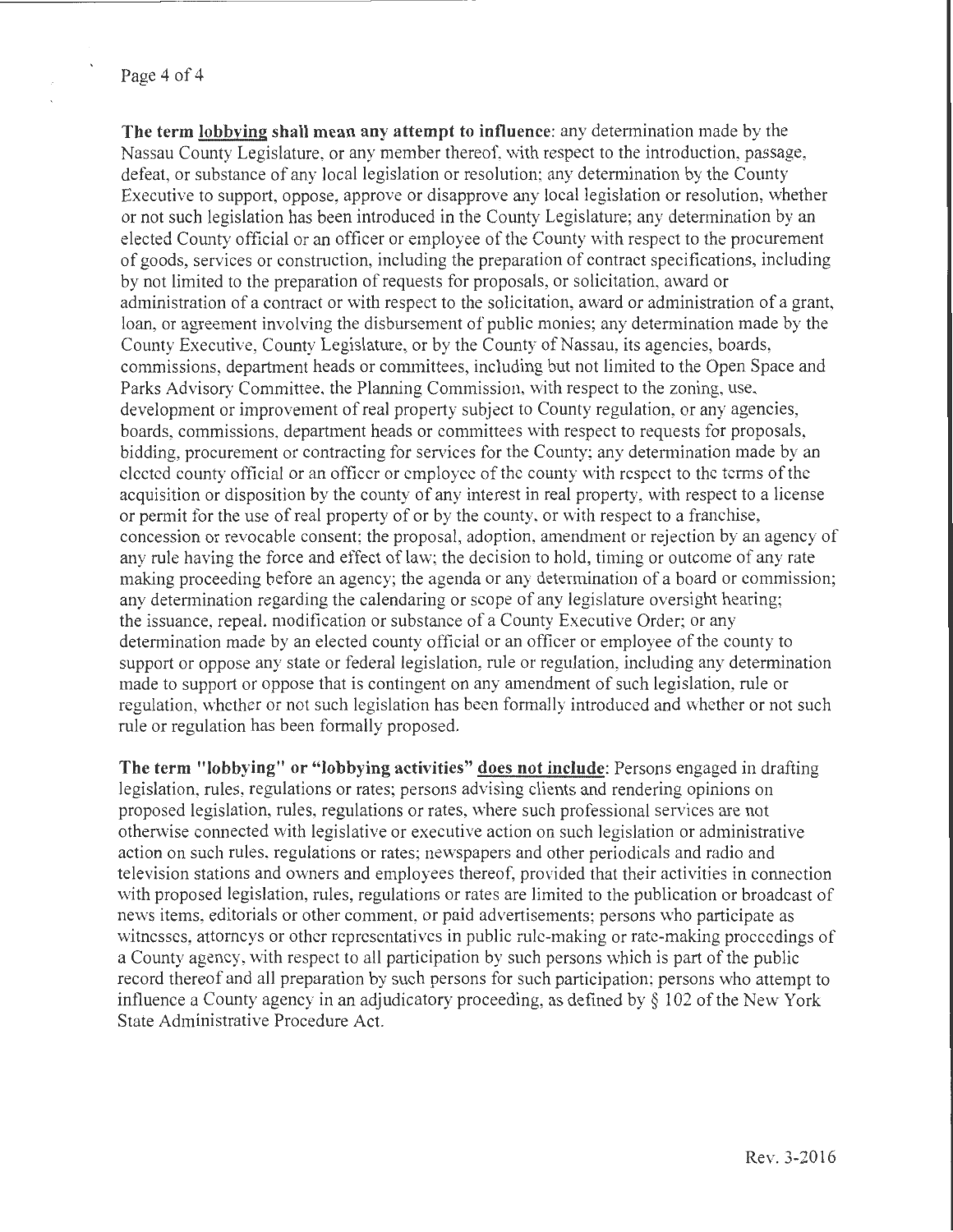1. 212 Third Street Associates LLC

Phone: 631-924-0008

Address: 900 South Oyster Bay Rd, Hicksville NY 11801

2. Taxifleet Management

Phone: 718-779-5000

Address: 54-11 Queens Blvd, Woodside NY 11377

3. Nassau County Museum of Art

Phone: 516-484-9338

Address: 1 Museum Dr, Roslyn NY 11576

4. Optotraffic

Phone: 301-459-2603

Address: 9418 Annapolis Rd, Lanham MD 20706

5. School of Language and Communication Development

Phone: 516-609-2000

Address: 100 Glen Cove Rd, Glen Cove NY 11542

6. Pop.Earth Corp

Phone: (888) 364-4120

Address: 401 Park Ave, New York, NY 10016

7. People United to Promote Pet Integrity (PUPPI)

PO Box 7689

Garden City NY 11530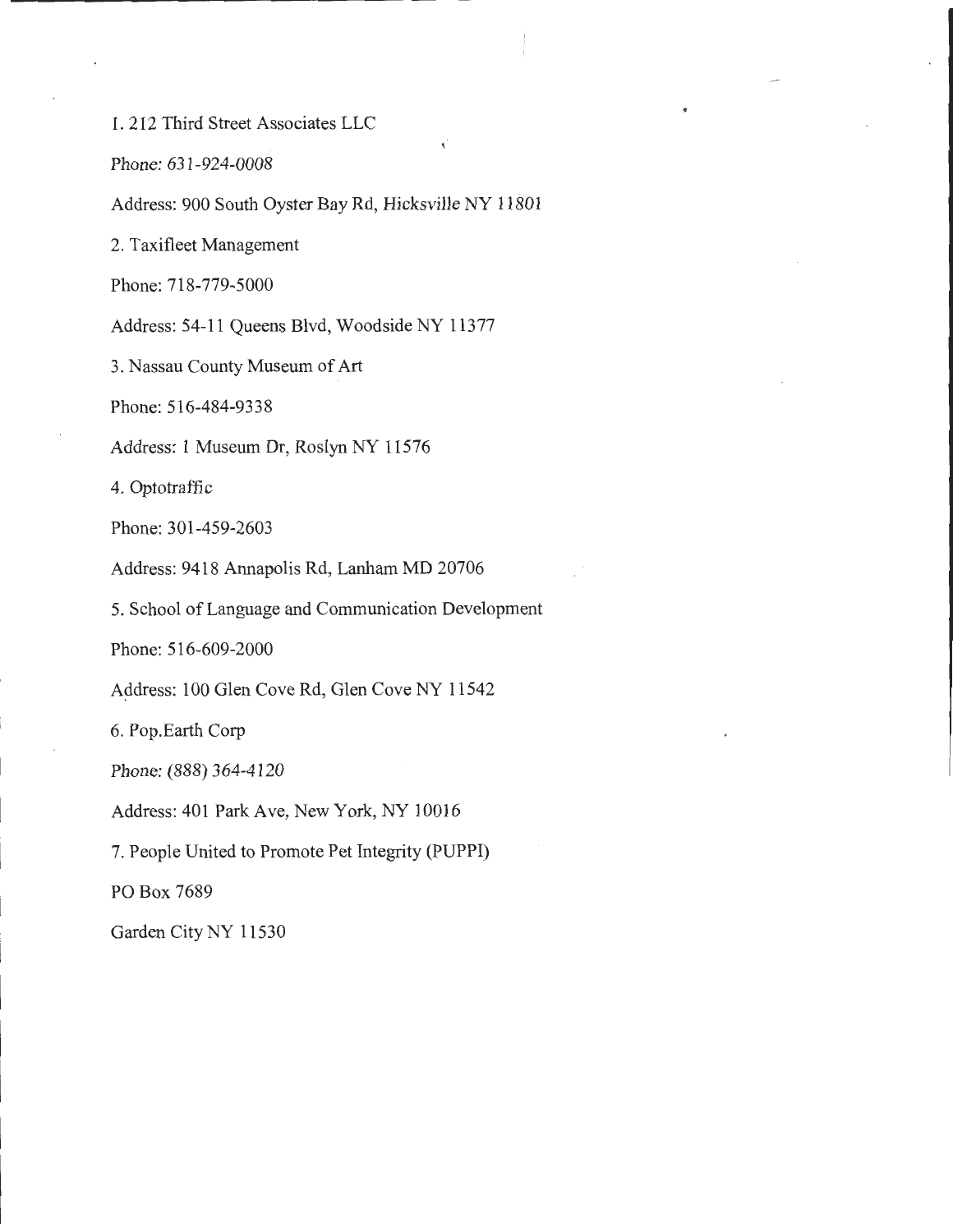

February 1, 2016

212-214 Third Street Associates LLC 900 South Oyster Bar Road Hicksville, NY 11801 Attention: Brian Sivin

#### Re: Professional Services

Deur Mr. Sivin,

We appreciate the opportunity to represent 212-214 Third Street Associates at 212-214 Third Street and 213 Station Row, Mineola NY 11501. We are confident that our firm will be the bridge to government that your company needs.

Payment terms shall begin February 2<sup>nd</sup>, 2016 whereby 212-214 Third Street shall compensate Gotham Government Relations with monthly installments of \$5,000.00 for a minimum of three (3) months. Website design and maintenance service costs would be in addition to the monthly fee and will be pre-approve by 212- 214 Third Street. Services exceeding the three (3) months shall be compensated at \$5,000.00 per month thereafter. Either party may cancel this agreement without penalty upon thirty (30) days written notice.

If these tenns are acceptable, I would appreciate your countersigning a copy of this retainer and returning it to me. In addition, we are be required to file a statement of registration with the Joint Commission on Public Ethics (JCOPB).

On behalf of Gotham Government Relations, we Iook forward to working with you.

Sincerely,  $\sqrt{3}$  and  $\sqrt{3}$ 

Bradley L. Gerstman, Esq.

TERMS AGREED TO AND ACCEPTED:

 $212 - 214$ 

By:  $\frac{1}{\sqrt{2}}$   $\frac{1}{\sqrt{2}}$ <u>Itting that Date: 2/1/16</u>

1399 Franklin Avenue, Suite 200 Garden City, NY 11530 P: 516.880.8170 • F: 516.880.8171

2 Wall Street, Suite 302 • New York, N.Y. 10005 P: 212.227.7070

www.GothamGR.com • www.GerstmanSchwartz.com New York City • Long Island • Albany • Washington, D.C.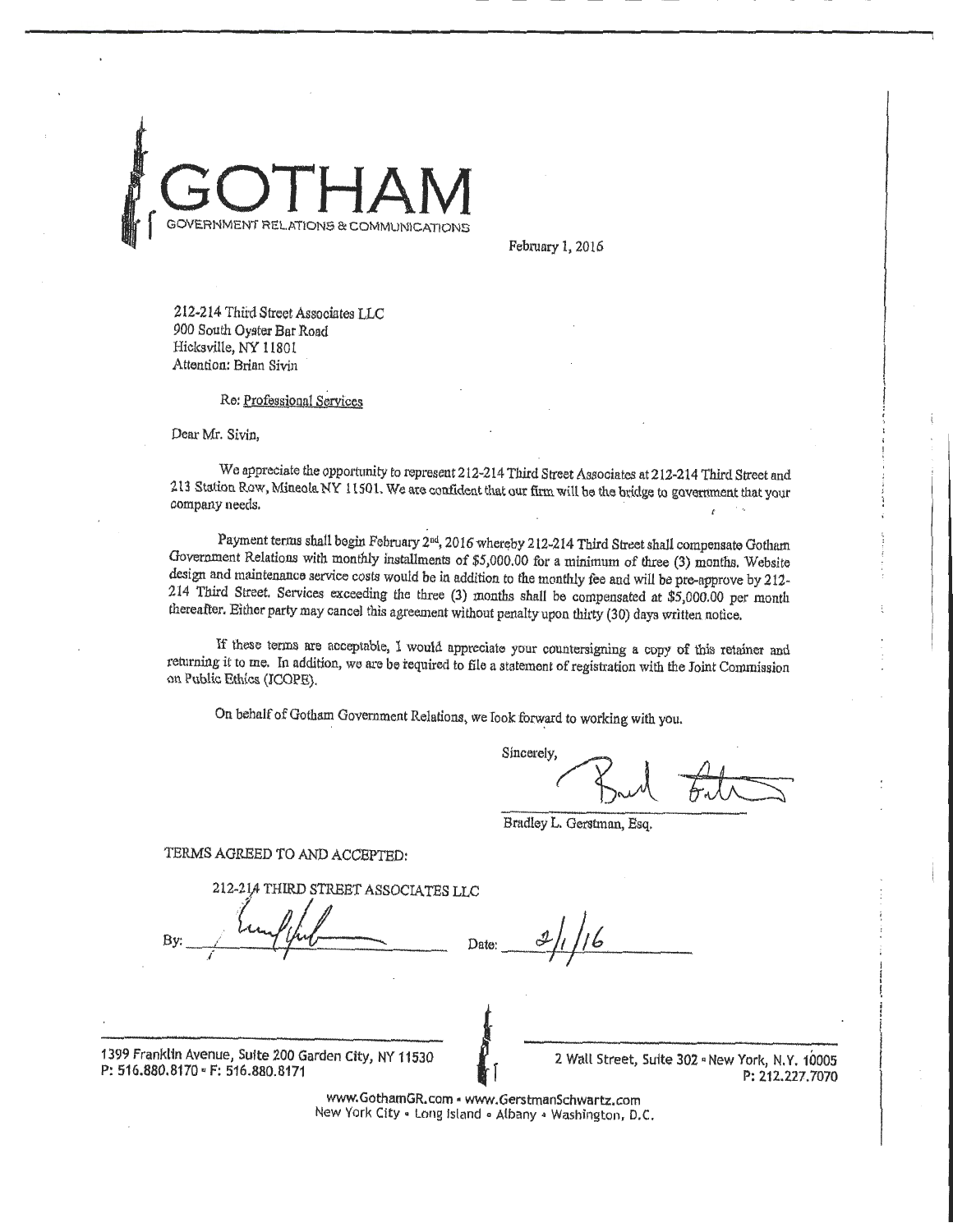

March 18,2016

Allen Weingarten Taxi Fleet Management LLC 54-11 Oueens Blvd Woodside,NY 11377

### Re: Government Relations Services

Dear Mr. Weingarten,

We appreciate the opportunity to represent you and Taxi Fleet Management LLC. We are confident that our finn will be the bridge to government and communications that your company needs.

Gotham Government Relations will begin the lobbying services on March 21,2016 and services shall conclude on May 31, 2016. Taxi Fleet Management LLC shall compensate Gotham Government Relations with monthly installments of \$20,000 during the duration of the lobbying. Either party may cancel this agreement without penalty upon thirty (30) days written notice.

In addition, we will be required to file a statement of registration with the New York City Clerk's Office and Joint Commission on Public Ethics (JCOPE) ..

If these tetms are acceptable, I would appreciate your countersigning a copy of this retainer and returning it to me.

On behalf of Gotham Government Relations, we look forward to working with you.

Sincerely

David Schwartz, Esq.

TERMS AGREED TO AND ACCEPTED:

TAXI FLEET MANAGEMENT LLC ' . . / ·  $\mathcal{Z}$  . /--'' /' By: Allen Weingarter \ ,------------------- <sup>~</sup>1399 Franklin Avenue, Suite *200* Garden City, NY 11530

P: 516.880.8170 - F: 516.880.8171

 $D$ ate:  $\frac{3/18/6}{}$ 

2 Wall Street, Suite 302 "New York, N.Y. 10005 P: 212.227.7070

www.GothamGR.com • www.GerstmanSchwartz.com New York City - Long Island - Albany - Washington, D.C.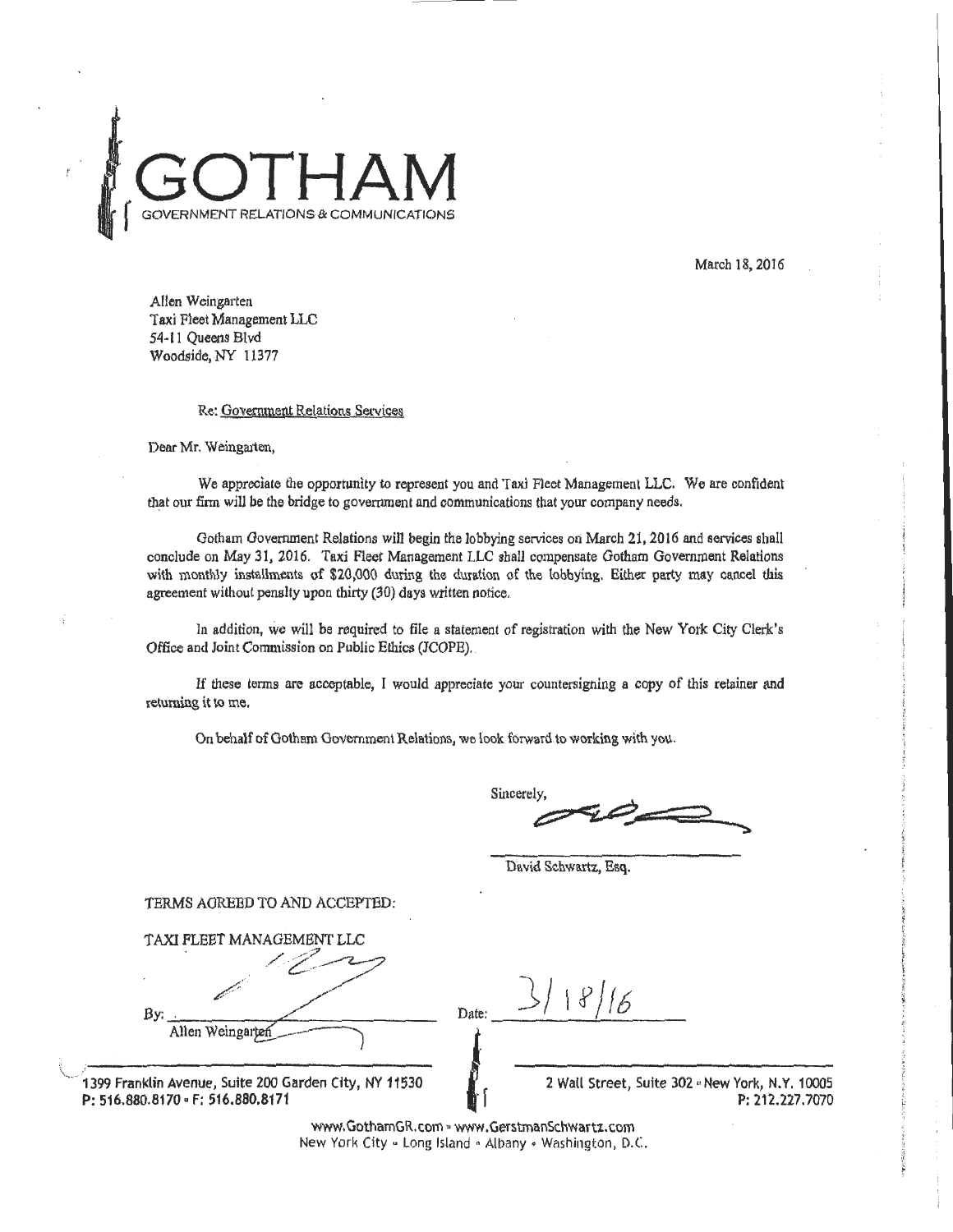

VIA E-MAIL & REGULAR MAIL Mr. Karl E. Willers Nassau County Muscum of Art One Museum Drive Roslyn Harbor, NY 11576

> Re: Government Relations Services - Contract Extension

Dear Karl:

We appreciate the opportunity to continue our representation of the Nassau County Museum of Art. We are confident that our firm will continue to be the bridge to government that your museum needs.

Payment terms shall start on December 4, 2014, whereby Nassau County Museum of Art shall compensate Gotham Government Relations with monthly installments of \$4,000.00. Either party may cancel this agreement without penalty upon thirty (30) days written notice.

If these terms are acceptable, I would appreciate your countersigning a copy of this retainer and returning it to me. On behalf of Ootham Government Relations, we look forward to continue working with you.

2年之上學院為著名

÷,

 $\frac{1}{2}$ 

**BRADLEY GERSTMAN** For the Firm

TERMS ACREED TO AND ACCEPTED:

NASSAU COUNTY MUSEUM OF ART

Ditte:

1399 Franklin Avenue, Suite 200 Garden City, NY 11530 P: 516.880.8170 · F: 516.880.8171

2 Wall Street, Suite 302 = New York, N.Y. 10005 P: 212.227.7070

www.GothamGR.com . www.Gerstmanschwartz.com New York City . Long Island . Albany . Washington, D.C.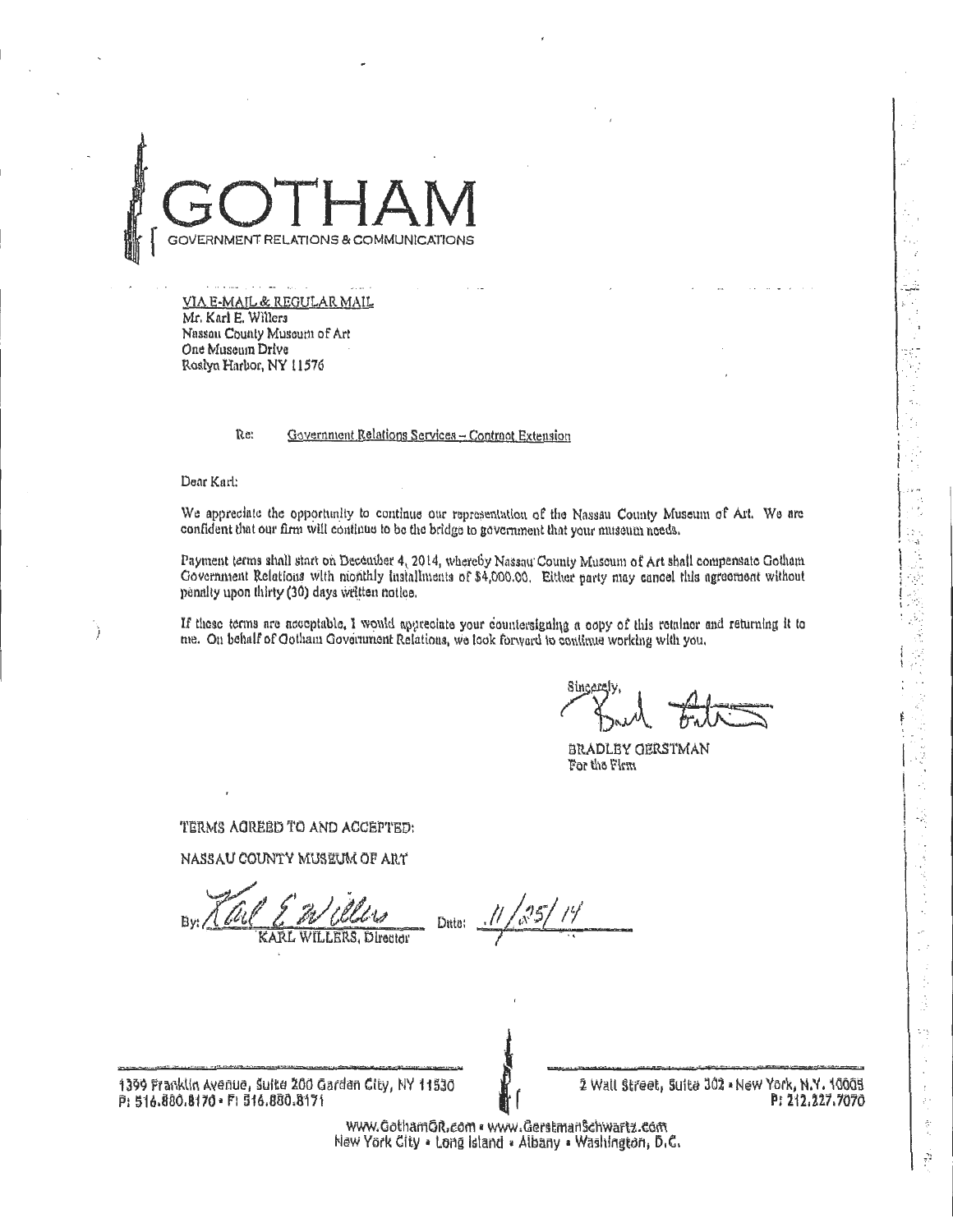June 2, 2014

Richard S. Gordon Gordon Law Firm, P.C. 45 Broadway, 16th Floor New York, NY 10006 VIA EMAIL: rgordon@rgordonlaw.com

Re: Government Relations Services

Dear Mr. Gordon.

This will confirm our agreement whereby Gotham Government Relations will, through Gordon Law Firm, P.C., provide government relations services to OptoTraffic, LLC as third party beneficiary.

Payment terms shall start on June 2, 2014, whereby Gordon Law Firm, P.C. will compensate Gotham Government Relations with monthly installments of \$4,000. Either party may cancel this agreement without penalty upon thirty (30) days written notice.

If these terms are acceptable, I would appreciate your countersigning a copy of this retainer and returning it to me. As a result of this agreement, we will be required to file a statement of registration with the Joint Commission on Public Ethics (JCOPE) and the Suffolk County Legislature

We look forward to working with you.

Sincerely.

David M. Schwartz, Esq. For the Firm

TERMS AGREED TO AND ACCEPTED BY:

Richard Gordon, Gordon Law Firm, P.C

1044 Northern Boulevard Suite 305 · Rostyn, NY 11576 - P: 516 880.8170 · F: 516.880.8171 - www.GothamGR.com Albany . New York City . Long Island . Washington, D.C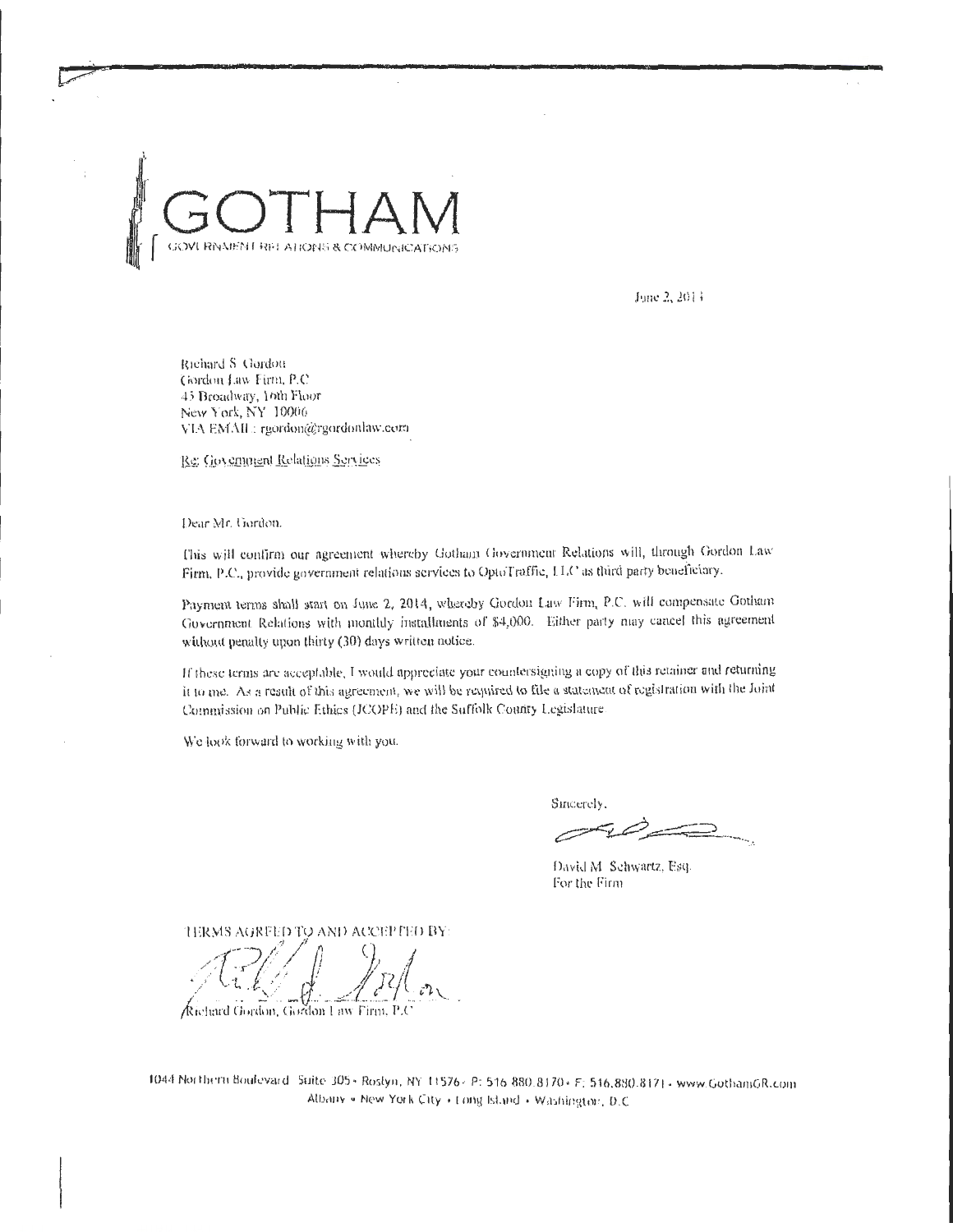

 $\overline{\mathfrak{c}}$ 

43 Essex Road Great Neck, New York 11023 516·466-0266 smark@multistate.com

January 14,2013

. \_..,., .. .r""~' '

 $\left\{ \begin{array}{c} 1 \end{array} \right\}$ 

 $t/\tilde{J}$ 

ŧ

Bradley L. Gerstman, Esq. GOTHAM GOVERNMENT RELATIONS, LLC 1044 Northern Boulevard- Suite 302 Roslyn, NY 11576

Dear Brad:

This will confirm our agreement whereby Gotham Government Relations, LLC will, through MultiState Associates Inc., continue to provide government relations services to the School for Language and Communication Development.

Per our agreement, this assignment commenced January 1, 2013 at a monthly fee of \$5,000, plus ordinary and reasonable out-of-pocket expenses directly related to the assignment, and will continue thereafter on a month-to-month basis. No major expenses may be incurred without the School's prior approval. Either party may terminate this agreement at any time for any reason upon 15 days notice.

Please forward your invoices to our Virginia office and contact Carrie Castro (703-684-1110; ccastro@multistate.com) to coordinate all registration requirements or for any questions in that regard before filing your registration.

MultiState Associates will provide coordination and management of your efforts to the extent the client deems appropriate or advisable. MultiState will assume responsibility for and have the sole authority to negotiate all fee arrangements with our client regarding this assignment and any future renewals and will handle all contract paperwork. Fee and contract arrangements shall remain confidential, proprietary information between MultiState Associates and Gotham Government Relations, LLC. We will also assume responsibility for billing, employer and lobbying registration and reporting requirements and filings with the state, and other administrative duties.

Please keep me in the loop via copies of your updates, progress reports, and other emails to the School.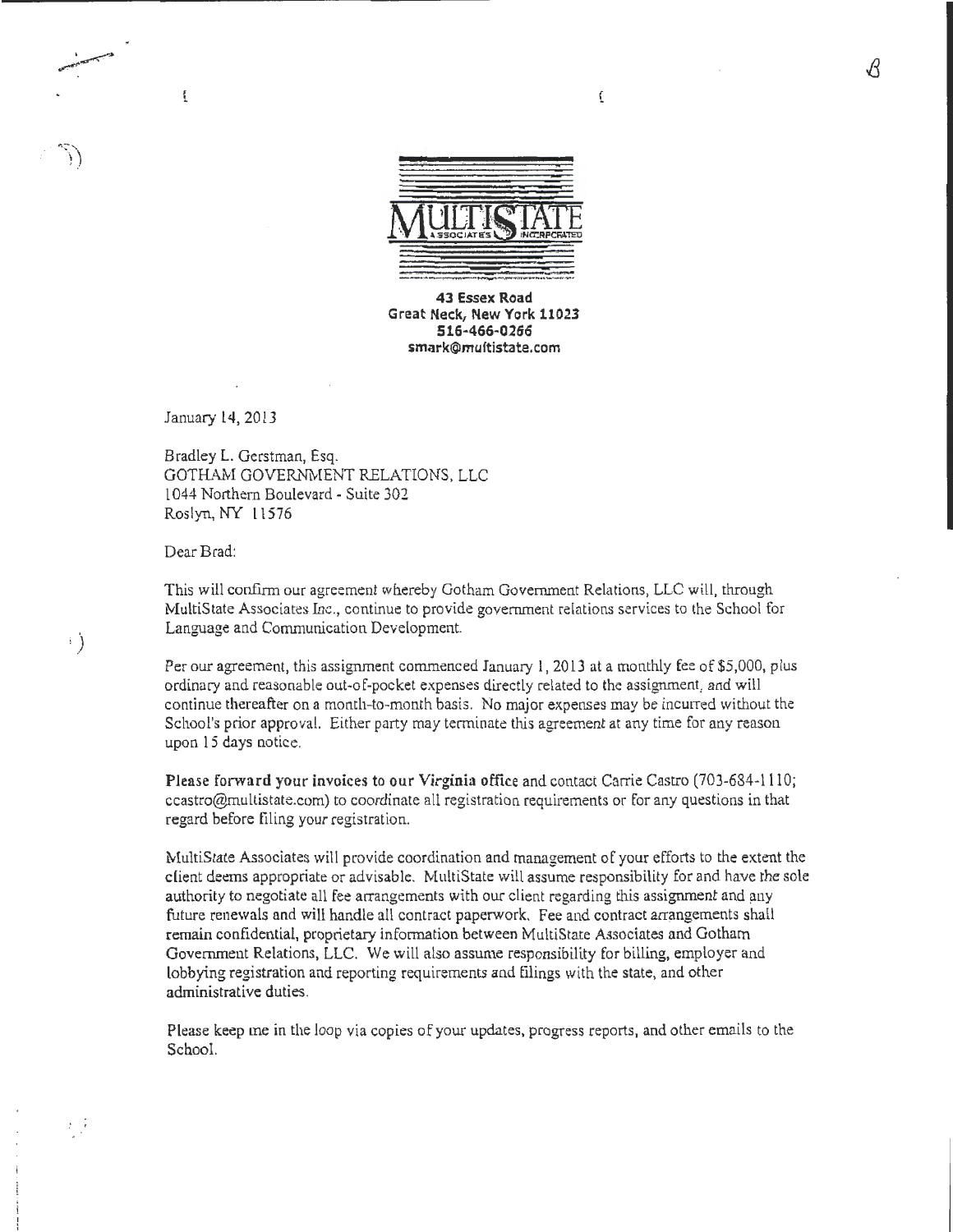-Page Two· Bradley L. Gerstman, Esq. January 14, 2013

Brad, we look forward to working with you and your associates on this assignment.

Please indicate your acceptance of the terms and conditions as stated herein by executing two originals of this letter and returning one executed copy to my attention.

Sincerely,

Steve Markswin

Steven Markowitz

Seen and agreed on behalf of Gotham Government Relations, LLC:

Bradley L. Gerstman, Esq.

 $\overline{\mathbf{r}}$ 

*. )* 

 $\left\{ \cdot \right\}$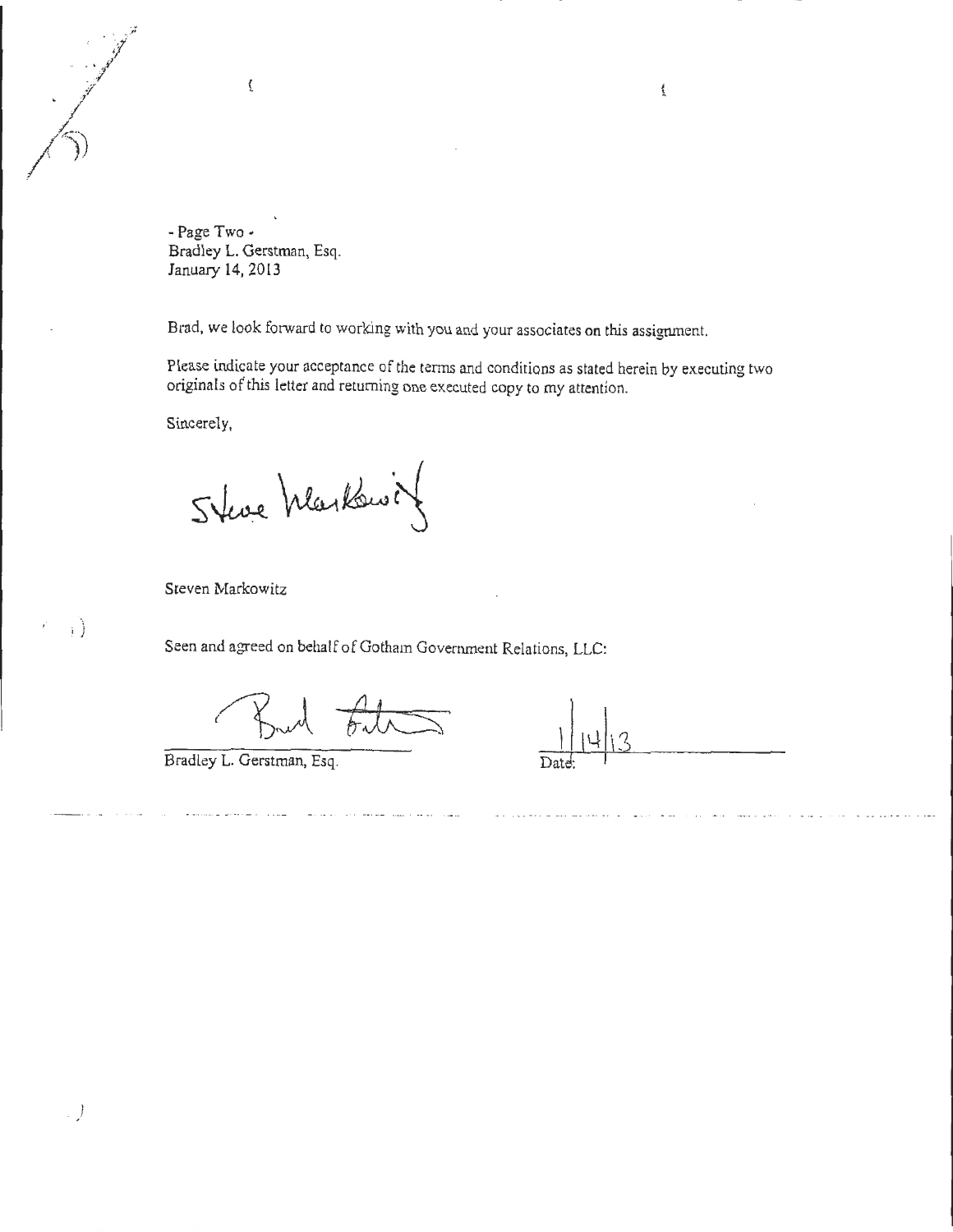

September 27, 2017

Debbie Stone Pop.Earth Corporation 32 Bond Street Westbury, NY 11590

Re: Amendment to Government Relations Services

We appreciate the opportunity to continue to represent Pop.Earth Corporation. We are confident that our firm will continue to be the bridge to government and communications that your company needs.

Gotham Government Relations will continue lobbying services on October  $1<sup>st</sup>$ , 2017. Pop.Earth Corporation shall compensate Gotham Government Relations with monthly installments of \$3,500.00 for the lobbying services.

In addition, Gotham will be required to file an amended statement of registration with the New York City Clerk's Office and Joint Commission on Public Ethics (JCOPE). Beginning October 1st, 2017 either party may cancel this agreement without penalty upon thirty (30) days written notice.

If these terms are acceptable, please countersign a copy of this retainer and return it to our office.

On behalf of Gotham Government Relations, we look forward to working with you.

TERMS AGREED TO AND ACCEPTED BY:

Sud Files Da

**Bradley L. Gerstman. Esq. Partner, Gotham Government Relations** 

 $\text{Date:}$  9/27/17

**Debbie Stone Founder, Pop.Earth Corporation** 

1399 Franklin Avenue, Suite 200 Garden City, NY 11530 **P:** 516.880.8170 • F: 516.880.8171